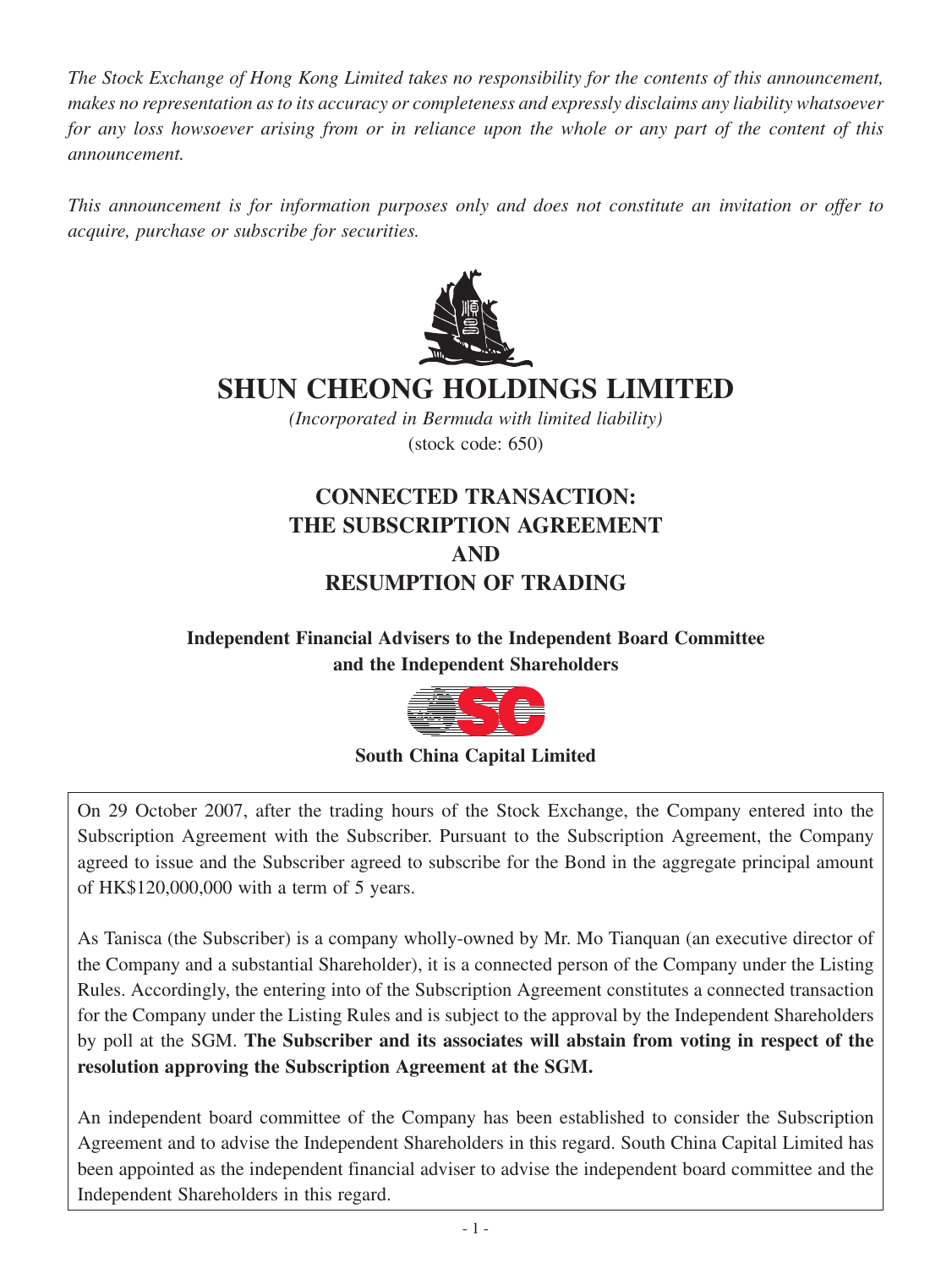The Company will despatch to the Shareholders a circular containing, among other things, further details of the Subscription Agreement, the recommendation from the independent board committee to the Independent Shareholders, the recommendation of the independent financial adviser to the independent board committee and the Independent Shareholders and a notice convening the SGM in accordance with the requirements of the Listing Rules.

**Shareholders and potential investors should note that the Subscription Agreement which is subject to a number of conditions precedent, may or may not be completed. Shareholders and potential investors are reminded to exercise caution when dealing in the Shares.**

At the request of the Company, trading in the Shares was suspended with effect from 9:30 a.m. on 30 October 2007 pending the release of this announcement. An application has been made to the Stock Exchange for the resumption of trading of the Shares with effect from 9:30 a.m. on 1 November 2007.

#### **THE SUBSCRIPTION AGREEMENT**

**Date: 29 October 2007 (after the trading hours of the Stock Exchange) Parties: (a) The Company as issuer (b) Tanisca as subscriber**

The Group is principally engaged in the building services maintenance business and project management. The Subscriber is a substantial Shareholder and a company wholly-owned by Mr. Mo Tianquan (an executive director of the Company), and therefore, it is a connected person of the Company under the Listing Rules.

Subject to the fulfilment of the conditions as set out below, the Subscriber agreed to subscribe for the Bond in the aggregate principal amount of HK\$120,000,000 with a term of 5 years pursuant to the terms of the Subscription Agreement.

As at the date of this announcement, the Company has no outstanding convertible bonds, options or warrants which confer the right to subscribe for Shares.

The major terms of the Bond are as follows:

Principal amount: HK\$120,000,000

Maturity date: The Bond is due and will mature on the fifth anniversary of the date of issuance of the Bond. Unless previously redeemed, purchased and cancelled or converted, all of outstanding Bond will be converted into ordinary shares of the Company on the Maturity Date.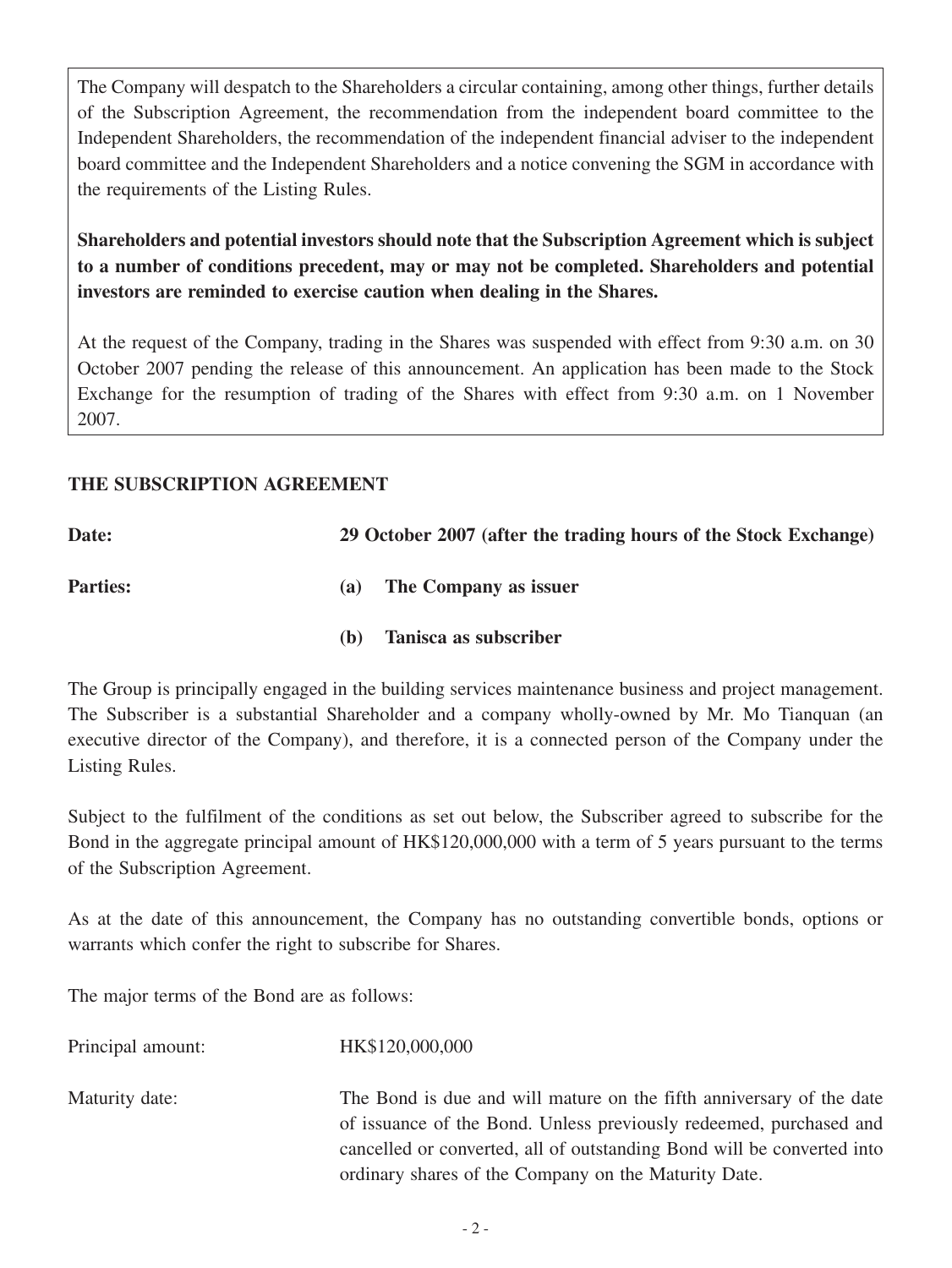| Redemption:        | Upon the written confirmation has been obtained from the holder(s) of<br>the Bond, the Company has the rights to redeem the Bond. Otherwise,<br>the Company is not entitled to redeem the Bond.                                                                                                                                                                                                                                                                                                                                                                                                                                                                                                                                                                                                                                                                            |
|--------------------|----------------------------------------------------------------------------------------------------------------------------------------------------------------------------------------------------------------------------------------------------------------------------------------------------------------------------------------------------------------------------------------------------------------------------------------------------------------------------------------------------------------------------------------------------------------------------------------------------------------------------------------------------------------------------------------------------------------------------------------------------------------------------------------------------------------------------------------------------------------------------|
| Interest:          | The Bond will bear an interest at the rate of $1\%$ per annum, payable<br>semi-annually in arrear.                                                                                                                                                                                                                                                                                                                                                                                                                                                                                                                                                                                                                                                                                                                                                                         |
| Conversion rights: | The holder(s) of the Bond will have the right at any time commencing<br>on the Business Day after the date of issuance of the Bond but before<br>the Maturity Date, to convert the whole or part of the principal amount<br>of the Bond into the Shares, provided that the principal amount to be<br>so converted shall be at least HK\$1,000,000 and in integral multiples<br>of HK\$1,000,000 on each such conversion, save that if at any time the<br>outstanding principal amount of the Bond is less than HK\$1,000,000,<br>the whole (but not part only) of such outstanding principal amount of<br>the Bond may be converted.                                                                                                                                                                                                                                       |
| Conversion price:  | The conversion price is HK\$0.60 per Conversion Share, subject to<br>adjustment for, among other things, subdivision or consolidation<br>of Shares, bonus issues, rights issues and other dilutive events. The<br>conversion price represents (i) a discount of approximately 68.9% to the<br>closing price of HK\$1.93 per Share as quoted on the Stock Exchange<br>on 29 October 2007, being the last trading day of the Shares on the<br>Stock Exchange prior to the suspension of trading of the Shares on 30<br>October 2007; (ii) a discount of approximately 53.3% to the average<br>closing price of HK\$1.284 per Share as quoted on the Stock Exchange<br>for the last ten trading days up to and including 29 October 2007; and<br>(iii) a premium of approximately 30.4% over the net asset value of the<br>Company of HK\$0.46 per Share as at 31 March 2007. |
| Conversion shares: | Assuming full conversion of the Bond, the Company will issue<br>200,000,000 Conversion Shares, representing (a) approximately<br>143.96% of the Company's total issued share capital as at the date of<br>this announcement; and (b) approximately 59.01% of the Company's<br>issued share capital as enlarged by the issuance of the Conversion<br>Shares. The Conversion Shares will rank pari passu in all respects with<br>the existing Shares in issue.                                                                                                                                                                                                                                                                                                                                                                                                               |
|                    | The Company will apply to the Listing Committee of the Stock<br>Exchange for the listing of, and permission to deal in, the Conversion<br>Shares.                                                                                                                                                                                                                                                                                                                                                                                                                                                                                                                                                                                                                                                                                                                          |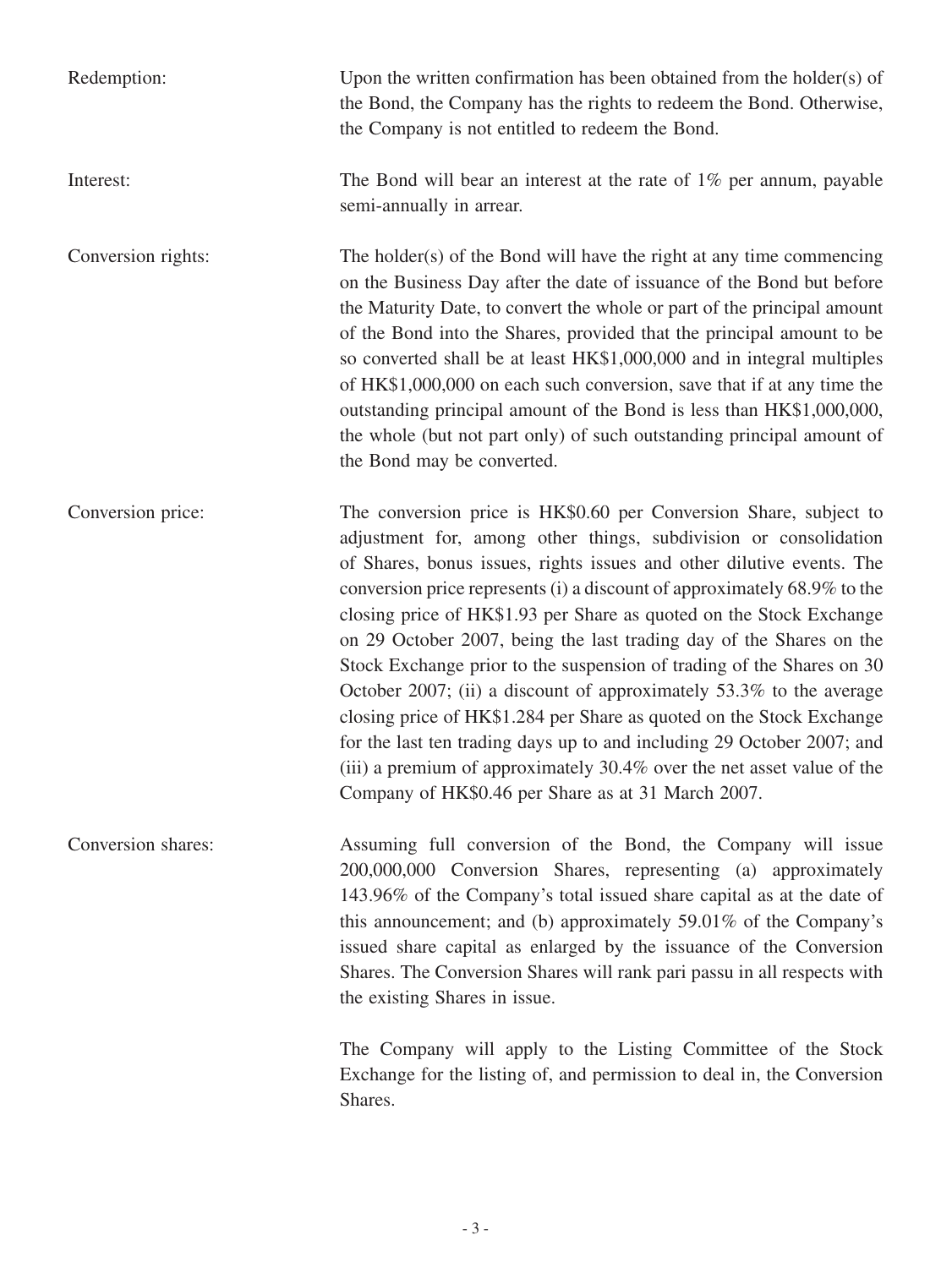| Transferability:     | The Bond may be assigned or transferred to any party. The Company<br>will undertake to the Stock Exchange that it will disclose to the Stock<br>Exchange any dealings by any of the connected persons as defined in<br>the Listing Rules from time to time in the Bond immediately upon the<br>Company becoming aware of such dealings. |
|----------------------|-----------------------------------------------------------------------------------------------------------------------------------------------------------------------------------------------------------------------------------------------------------------------------------------------------------------------------------------|
| Voting right:        | Holder(s) of the Bond (or any part thereof) will not be entitled to attend<br>or vote at any Shareholders' and/or warrantholders' meetings of the<br>Company by reason only of it being a holder of the Bond (or any part<br>thereof).                                                                                                  |
| Listing and trading: | No application will be made for the listing of the Bond and permission to<br>deal in the Bond on the Stock Exchange or any other stock exchange.                                                                                                                                                                                        |

#### **Conditions Precedent**

Completion of the Subscription Agreement is conditional upon:

- (a) the passing by Independent Shareholders at the SGM of an ordinary resolution approving the entering into of the Subscription Agreement, the issuance of Bond and the transaction(s) contemplated therein; and
- (b) the Stock Exchange having granted the approval for listing of, and permission to deal in, the Conversion Shares which may fall to be allotted and issued upon conversion of the Bond.

The Company and the Subscriber undertake to each other that they will exercise (to the extent they are able to exercise) their respective best endeavours to procure that the said conditions are fulfilled as early as practicable and in any event not later than 31 March 2008 or such later date as the parties may agree in writing.

In the event that the said conditions are not fulfilled on or before 31 March 2008 or such later date as the parties may agree in writing, the Subscription Agreement shall lapse and become null and void, and the parties shall be released from all their respective obligations thereunder.

#### **REASONS FOR THE SUBSCRIPTION AND USE OF PROCEEDS**

The Directors (including the independent non-executive Directors) consider that the Subscription provide a good opportunity for the Group to raise funds to strengthen its capital base and improve its financial position to provide flexibility for the Group's future development and expansion. Given that (i) the Bond will bear an interest at the rate of 1% per annum only; and (ii) the conversion price of the Bond represent a 30.4% premium to the net asset value of the Company, the Directors (including the independent nonexecutive Directors) believe that the Subscription will provide long term funding to the Group at a low cost of capital.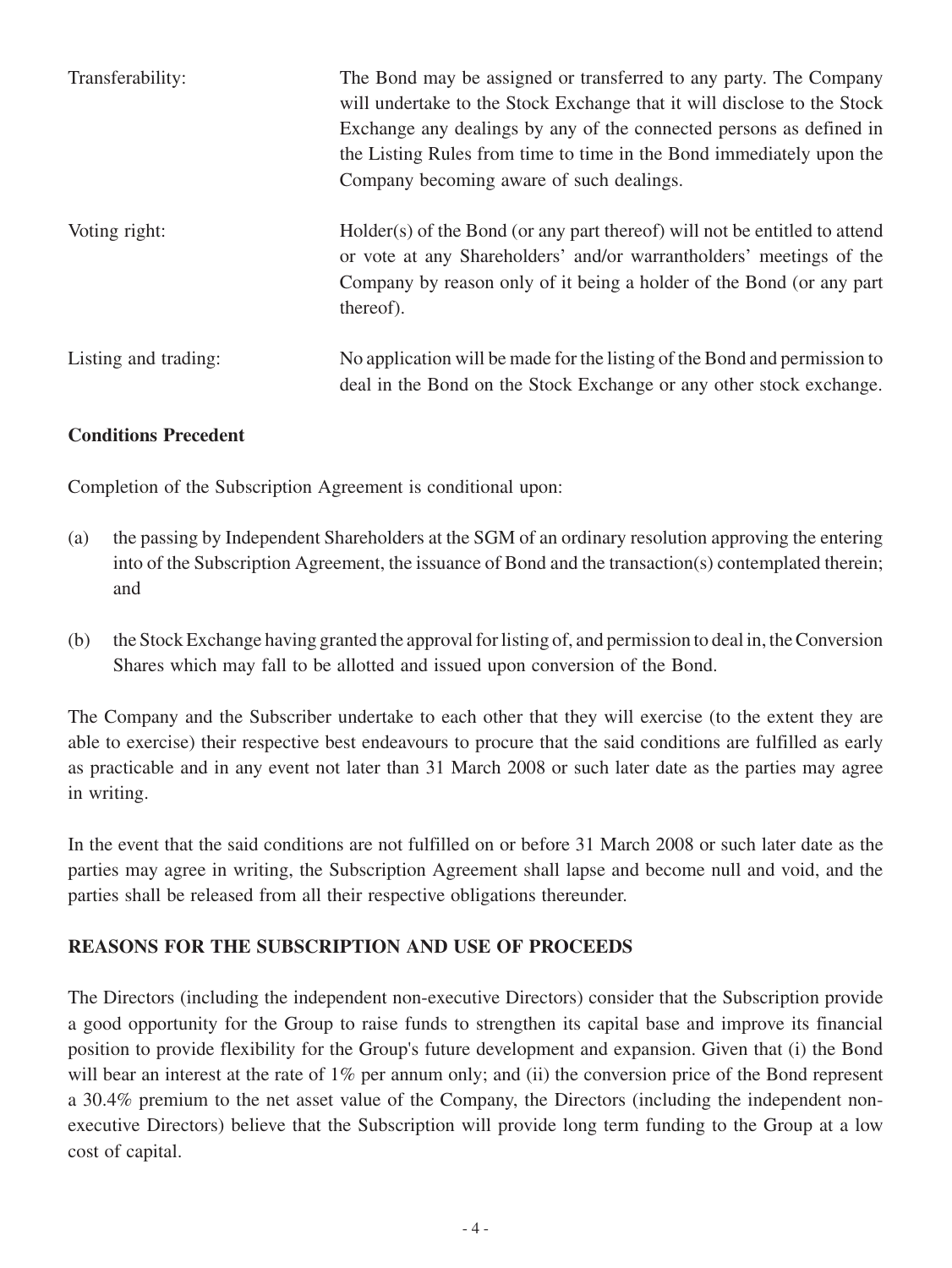The aggregate net proceeds of the Subscription, after deduction of expenses, are estimated to be approximately HK\$120 million. The Company intends to apply such amount to strengthen the capital base of the Group in order to seize any investment opportunities to be identified by the Company and any remaining balance will be utilized as the Group's general working capital. As at the date of this announcement, the Directors are still considering the future strategy of the Group's business activities and no suitable investment opportunities have been identified by the Directors.

The Directors (including the independent non-executive Directors) consider that the entering into of the Subscription Agreement is in the interests of the Company and the Shareholders as a whole.

#### **FUND RAISING ACTIVITIES OF THE COMPANY**

Save as the fund raising exercise as set out below, the Company does not have any fund raising exercises during the 12-month period prior to the date of this announcement:–

| <b>Description</b>                                 | Announcement<br>Date | <b>Net Proceeds</b>     | Date of<br>mandate<br>granted | Intended use of proceeds as<br>announced                                                                                                                                                                                                                 | Actual use of<br>proceeds                                                         |
|----------------------------------------------------|----------------------|-------------------------|-------------------------------|----------------------------------------------------------------------------------------------------------------------------------------------------------------------------------------------------------------------------------------------------------|-----------------------------------------------------------------------------------|
| Subscription of<br>23,000,000 new<br><b>Shares</b> | 15 August 2007       | About HK\$18<br>million | 15 September<br>2006          | To strengthen the capital base<br>of the Group in order to seize<br>any investment opportunities to<br>be identified by the Company<br>and any remaining balance<br>will be used as working capital<br>of the Group to support its<br>ongoing operations | The net proceeds<br>have been used for<br>general working<br>capital of the Group |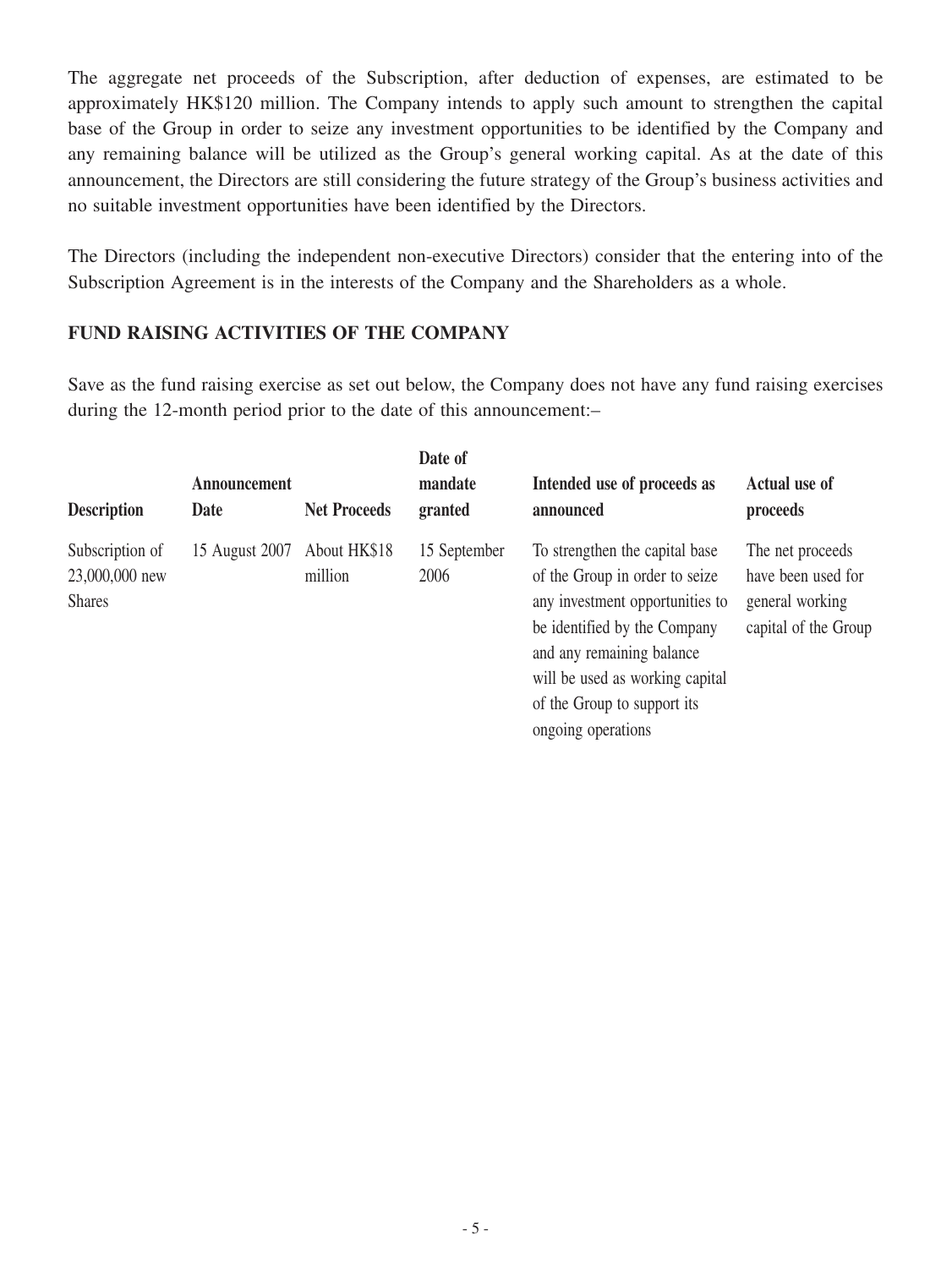## **CHANGE IN THE SHAREHOLDING STRUCTURE OF THE COMPANY**

The following table illustrates the Company's existing shareholding structure and the shareholding structure upon full conversion of the Bond:

|                                            | As at the date of                     |          | <b>Immediately upon full</b><br>conversion of the Bond<br>at the initial conversion price of |        |
|--------------------------------------------|---------------------------------------|----------|----------------------------------------------------------------------------------------------|--------|
| <b>Name of Shareholder</b>                 | this announcement<br>Number of Shares | $\%$     | <b>HK\$0.60 per Conversion Share</b><br>Number of Shares                                     | $\%$   |
| <b>Upsky Enterprises</b><br>Limited (Note) | 70,178,249                            | 50.51    | 70,178,249                                                                                   | 20.70  |
| Tanisca (Note)                             | $\theta$                              | $\theta$ | 200,000,000                                                                                  | 59.01  |
|                                            | 70,178,249                            | 50.51    | 270,178,249                                                                                  | 79.71  |
| Public                                     | 68,752,151                            | 49.49    | 68,752,151                                                                                   | 20.29  |
| <b>Total</b>                               | 138,930,400                           | 100.00   | 338,930,400                                                                                  | 100.00 |

*Note:* Both Upsky Enterprises Limited and Tanisca are companies wholly-owned by Mr. Mo Tianquan (an executive director of the Company) and thus the Shares held by Upsky Enterprises Limited and Tanisca are beneficially owned by Mr. Mo Tianquan.

## **Dilution effect on Shareholders**

In view of the potential dilution effect on existing Shareholders on exercise of conversion rights attaching to the Bond, for so long as any of the Bond is outstanding, the Company will keep Shareholders informed of the level of dilution and details of conversion after issue of the Bond as follows:–

- (i) the Company will make a monthly announcement (the "Monthly Announcement") on the websites of the Stock Exchange and the Company. Such announcement will be made on or before the fifth Business Day following the end of each calendar month and will include the following details in a table form:
	- (a) whether there is any conversion of the Bond during the relevant month. If yes, details of the conversion(s), including the conversion date, number of new Shares issued, conversion price for each conversion. If there is no conversion during the relevant month, a negative statement to that effect;
	- (b) the outstanding principal amount of the Bond after the conversion, if any;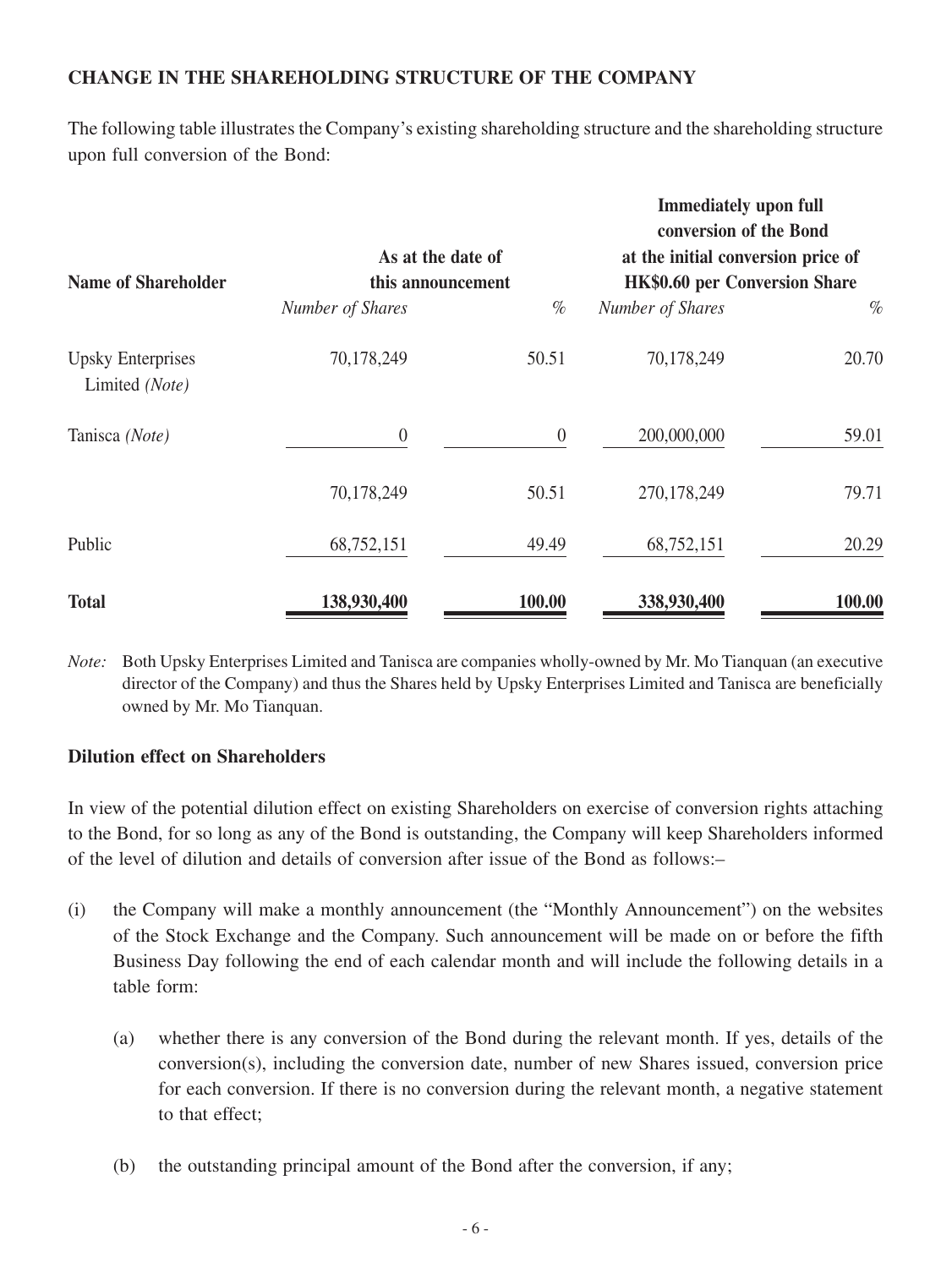- (c) the total number of Shares issued pursuant to other transactions, including Shares issued pursuant to exercise of options under any share option scheme(s) of the Company;
- (d) the total issued share capital of the Company as at the commencement and the last day of the relevant month;
- (ii) in addition to the Monthly Announcement, if the cumulative amount of new Shares issued pursuant to the conversion of the Bond reaches 5% of the issued share capital of the Company as disclosed in the last Monthly Announcement or any subsequent announcement made by the Company in respect of the Bond (as the case may be) (and thereafter in a multiple of such 5% threshold), the Company will make an announcement on the websites of the Stock Exchange and the Company including details as stated in (i) above for the period commencing from the date of the last Monthly Announcement or any subsequent announcement made by the Company in respect of the Bond (as the case may be), up to the date on which the total amount of Shares issued pursuant to the conversion amounts to 5% of the issued share capital of the Company as disclosed in the last Monthly Announcement or any subsequent announcement made by the Company in respect of the Bond (as the case may be); and
- (iii) if the Company forms the view that any issue of new Shares will trigger the disclosure requirements under Rule 13.09 of the Listing Rules, then the Company is obliged to make such disclosures regardless of the issue of any announcements in relation to the Bond as mentioned in (i) and (ii) above.

#### **PUBLIC SHAREHOLDING OF THE COMPANY**

Pursuant to the Subscription Agreement, the Company and Tanisca have undertaken that they will endeavor to ensure that no less than 25% of the Shares will be held by the public at all times in compliance with the minimum public float requirement of the Listing Rules, in particular immediately following completion of the Subscription Agreement and the conversion of the Bond.

Pursuant to the Listing Rules, if less than 25% of the issued Shares are in public hands, or if the Stock Exchange believes that a false market exists or may exist in the trading of the Shares or there are insufficient Shares in public hands to maintain an orderly market, the Stock Exchange will consider exercising its discretion to suspend dealing in the Shares.

#### **GENERAL**

As Tanisca (the Subscriber) is a company wholly-owned by Mr. Mo Tianquan (an executive director of the Company and substantial Shareholder), it is a connected person of the Company under the Listing Rules. Accordingly, the entering into of the Subscription Agreement constitutes a connected transaction of the Company under the Listing Rules and is subject to the approval by the Independent Shareholders by poll at the SGM. **The Subscriber and his associates will abstain from voting in respect of the resolution approving the Subscription Agreement at the SGM.** 

The Subscriber and Mr. Mo Tianquan confirm that they will fully comply with the Takeovers Code upon conversion of the Bond.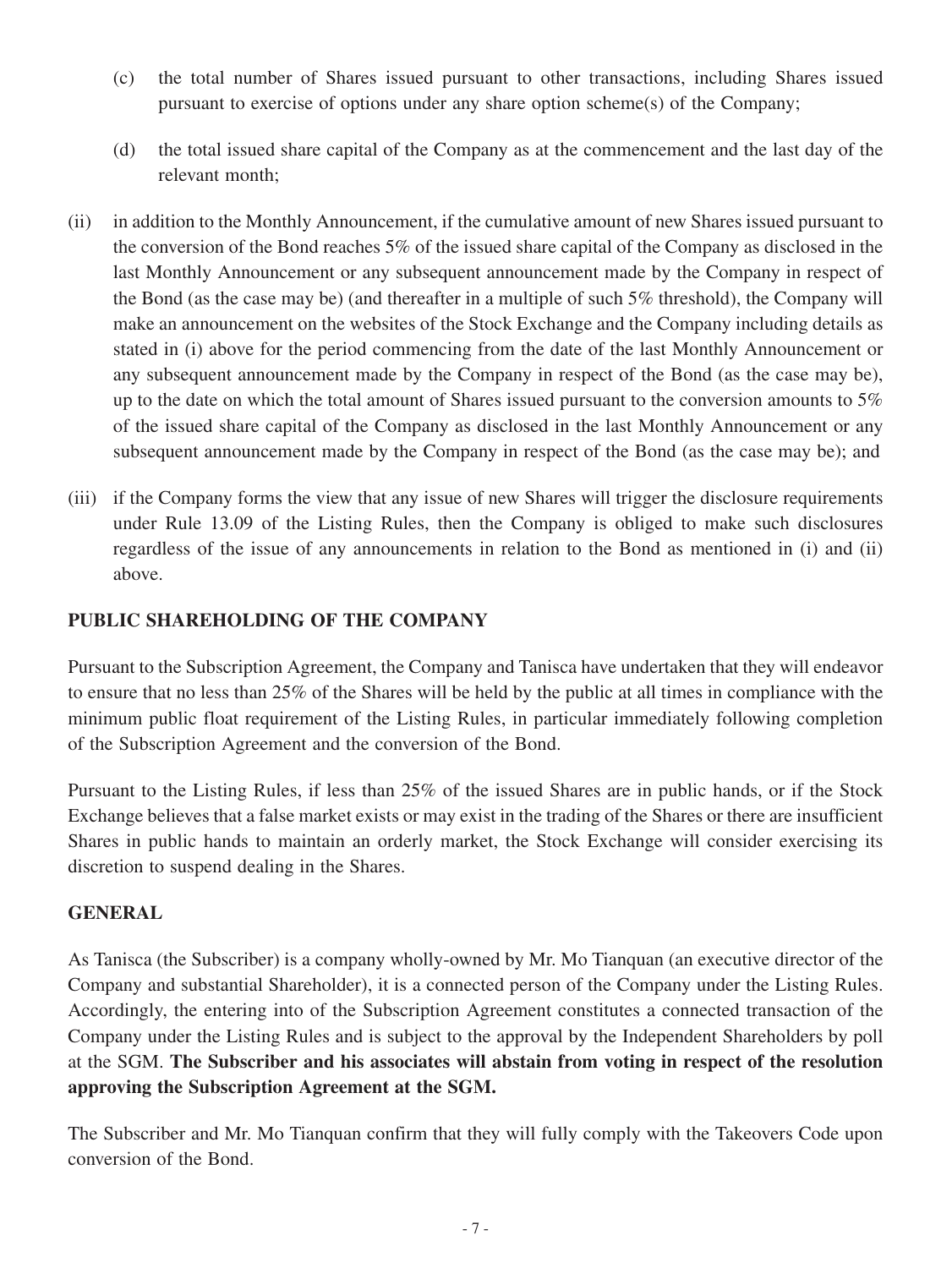An independent board committee of the Company has been established to consider the Subscription Agreement and to advise the Independent Shareholders in this regard. South China Capital Limited has been appointed as the independent financial adviser to advise the independent board committee and the Independent Shareholders in this regard.

The Company will despatch to the Shareholders a circular containing, among other things, further details of the Subscription Agreement, the recommendation from the independent board committee to the Independent Shareholders, the recommendation of the independent financial adviser to the independent board committee and the Independent Shareholders and a notice convening the SGM in accordance with the requirements of the Listing Rules.

The Board has noted the increase in price of the Shares on 29 October 2007 and wishes to state that, the Board is not aware of any reasons for such increase. Save as disclosed in this announcement, there are no negotiations or agreements relating to intended acquisitions or realisations which are discloseable under rule 13.23 of the Rules Governing the Listing of Securities on The Stock Exchange of Hong Kong Limited (the "Listing Rules"), neither is the Board aware of any matter discloseable under the general obligation imposed by rule 13.09 of the Listing Rules, which is or may be of a price-sensitive nature.

**Shareholders and potential investors should note that the Subscription Agreement which is subject to a number of conditions precedent, may or may not be completed. Shareholders and potential investors are reminded to exercise caution when dealing in the Shares.**

#### **SUSPENSION AND RESUMPTION OF TRADING**

At the request of the Company, trading in the Shares was suspended with effect from 9:30 a.m. on 30 October 2007 pending the release of this announcement. An application has been made to the Stock Exchange for the resumption of trading of the Shares with effect from 9:30 a.m. on 1 November 2007.

#### **DEFINITIONS**

In this announcement, unless the context otherwise requires, the following terms shall have the following meanings:

| "associate(s)" | has the meaning ascribed thereto under the Listing Rules                                                                                           |
|----------------|----------------------------------------------------------------------------------------------------------------------------------------------------|
| "Board"        | the board of Directors                                                                                                                             |
| "Bond"         | a convertible bond to be issued by the Company to the Subscriber in<br>the aggregate principal amount of HK\$120,000,000 with a term of 5<br>years |
| "Business Day" | means any day (other than a Saturday or Sunday) on which licensed<br>banks are open for general banking business in Hong Kong                      |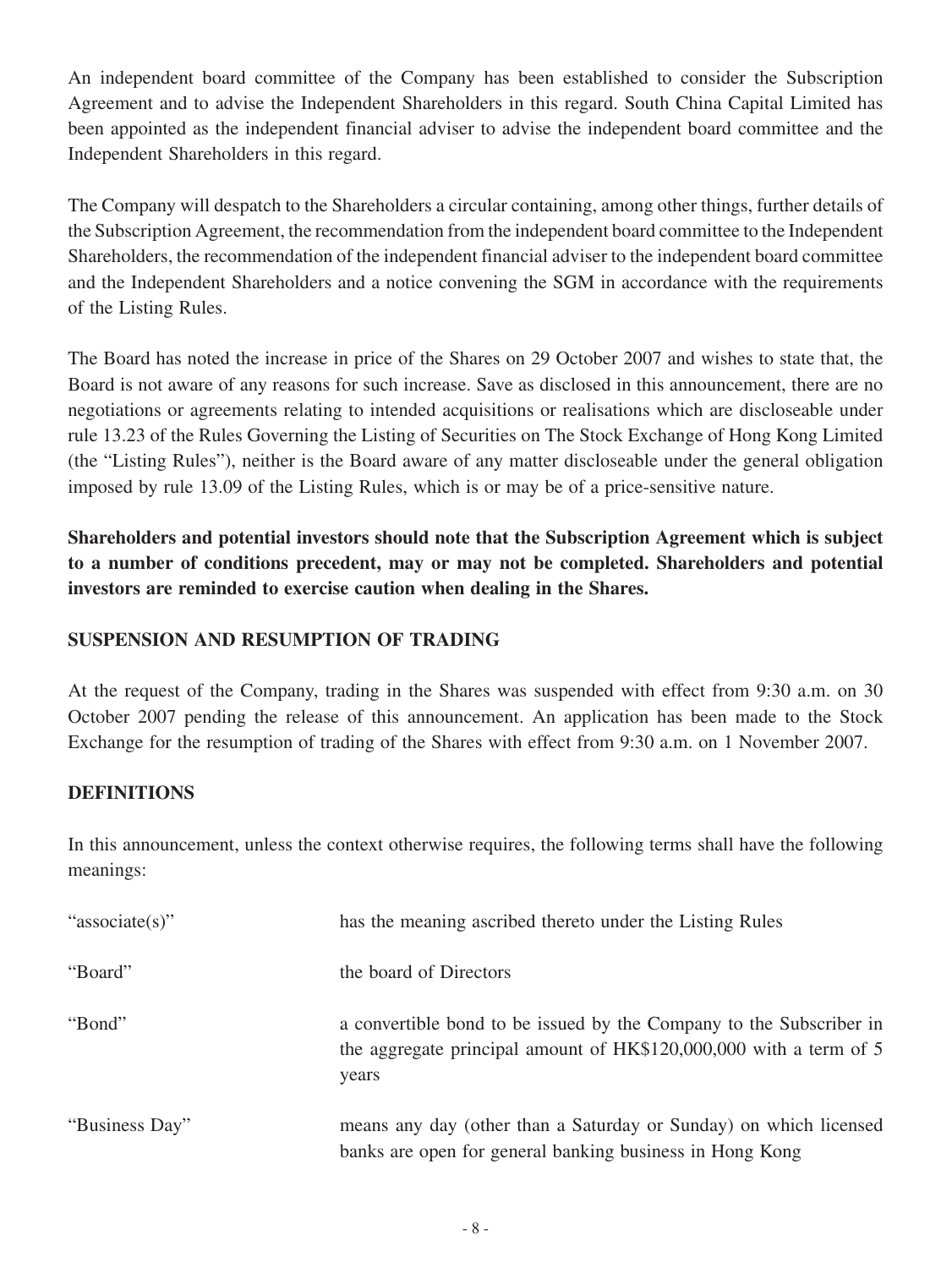| "Company"                  | Shun Cheong Holdings Limited, a company incorporated in Bermuda with<br>limited liability of which shares are listed on the Stock Exchange                                        |
|----------------------------|-----------------------------------------------------------------------------------------------------------------------------------------------------------------------------------|
| "connected person(s)"      | has the meaning ascribed to it under the Listing Rules                                                                                                                            |
| "Conversion Shares"        | 200,000,000 Shares which will fall to be allotted and issued upon<br>conversion of the Bond at the conversion price of HK\$0.60 per Share                                         |
| "Director(s)"              | director(s) of the Company                                                                                                                                                        |
| "Group"                    | the Company and its subsidiaries                                                                                                                                                  |
| "Independent Shareholders" | Shareholders other than the Subscriber and its associates                                                                                                                         |
| "Hong Kong"                | Hong Kong Special Administrative Region of the People's Republic of<br>China                                                                                                      |
| "Listing Rules"            | The Rules Governing the Listing of Securities on the Stock Exchange                                                                                                               |
| "Maturity Date"            | the fifth anniversary of the date of issuance of the Bond                                                                                                                         |
| "SGM"                      | a special general meeting of the Company to be held for considering,<br>if thought fit, approving the ordinary resolutions in respect of the<br><b>Subscription Agreement</b>     |
| "Shareholder(s)"           | holder(s) of the Shares                                                                                                                                                           |
| "Shares"                   | ordinary shares of HK\$0.01 each in the capital of the Company                                                                                                                    |
| "Stock Exchange"           | The Stock Exchange of Hong Kong Limited                                                                                                                                           |
| "Subscriber" or "Tanisca"  | Tanisca Investments Limited, a company wholly-owned by Mr. Mo<br>Tianquan (an executive director of the Company and a substantial<br>Shareholder) and the subscriber of the Bond; |
| "Subscription Agreement"   | a subscription agreement dated 29 October 2007 entered into between<br>the Company and the Subscriber in respect of the subscription of the<br><b>Bond</b>                        |
| "Subscription"             | the subscription of the Bond by the Subscriber pursuant to the<br><b>Subscription Agreement</b>                                                                                   |
| "Takeovers Code"           | the Hong Kong Code on Takeovers and Mergers                                                                                                                                       |